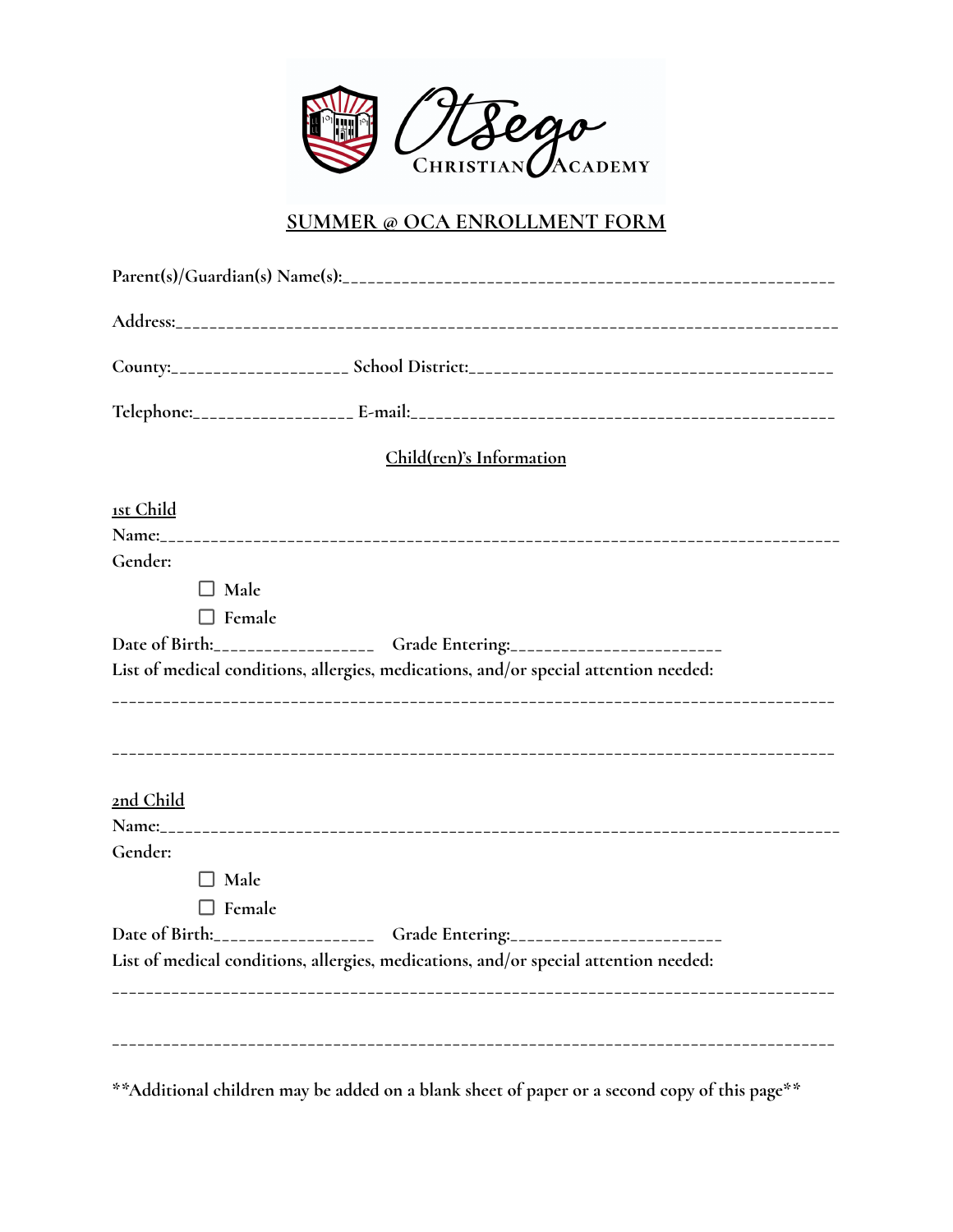

## **EMERGENCY CONTACTS AND PICK-UP AUTHORIZATION**

|      |                                                                            | Best Contact #             |  |  |
|------|----------------------------------------------------------------------------|----------------------------|--|--|
|      | <b>Best Contact #</b>                                                      |                            |  |  |
|      | In case of an emergency if parental contact cannot be made please contact: |                            |  |  |
| Name |                                                                            | Relationship Home # Cell # |  |  |
| Name |                                                                            | Relationship Home # Cell # |  |  |
|      | The following person(s) are authorized to pick up my child(ren)            |                            |  |  |
| Name | Relationship                                                               | Phone                      |  |  |
| Name | Relationship                                                               | Phone                      |  |  |
| Name | Relationship                                                               | Phone                      |  |  |

**I understand that these individuals will be asked for proper identification and, without this, my child will not be released to them without WRITTEN permission from myself.**

\_\_\_\_\_\_\_\_\_\_\_\_\_\_\_\_\_\_\_\_\_\_\_\_\_\_\_\_\_\_\_\_\_\_\_\_\_\_\_\_ \_\_\_\_\_\_\_\_\_\_\_\_\_\_\_\_\_\_\_\_\_\_\_\_ Parent/Guardian Signature Date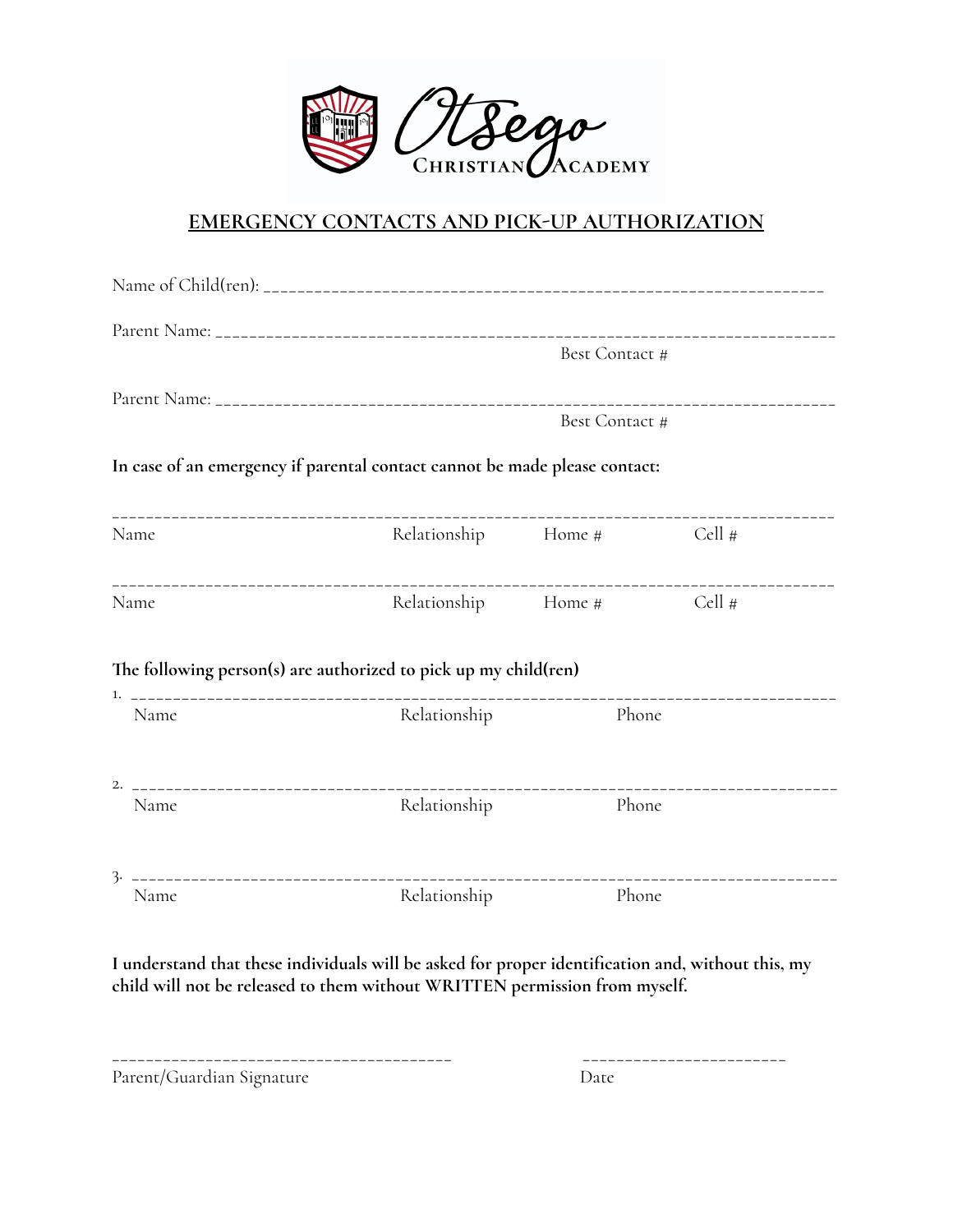

## **SUMMER @ OCA FINANCIAL AGREEMENT**

**Pre-K (ages 3-5) \$225 per week Grades K through 5th \$195 per week**

**10% discount per additional child (elementary only) Price per Day\*: \$50 (3-day minimum)**

**\*Per-Day option applies to elementary only and must be prepaid. No refunds for missed days.**

I understand that I have an obligation to pay Otsego Christian Academy the tuition applicable for my child(ren) attending the summer program. I have chosen to pay the school in the following way (*place your initials next to the option(s) that fit your family's needs):*

\_\_\_\_\_\_\_ Pay 2 monthly installments on the 1st of each month, commencing in July

\_\_\_\_\_\_\_ Pay the full tuition amount by July 1st

\_\_\_\_\_\_\_ I am requesting the multi-child discount

A Late Fee of \$40 will be applied to your account if payment is not received by the due date

**I agree to make the payment option I have indicated above:**

**\_\_\_\_\_\_\_\_\_\_\_\_\_\_\_\_\_\_\_\_\_\_\_\_\_\_\_\_\_\_\_\_\_\_\_\_\_\_\_\_\_\_ \_\_\_\_\_\_\_\_\_\_\_\_\_\_\_\_\_\_\_\_\_ Signature Date**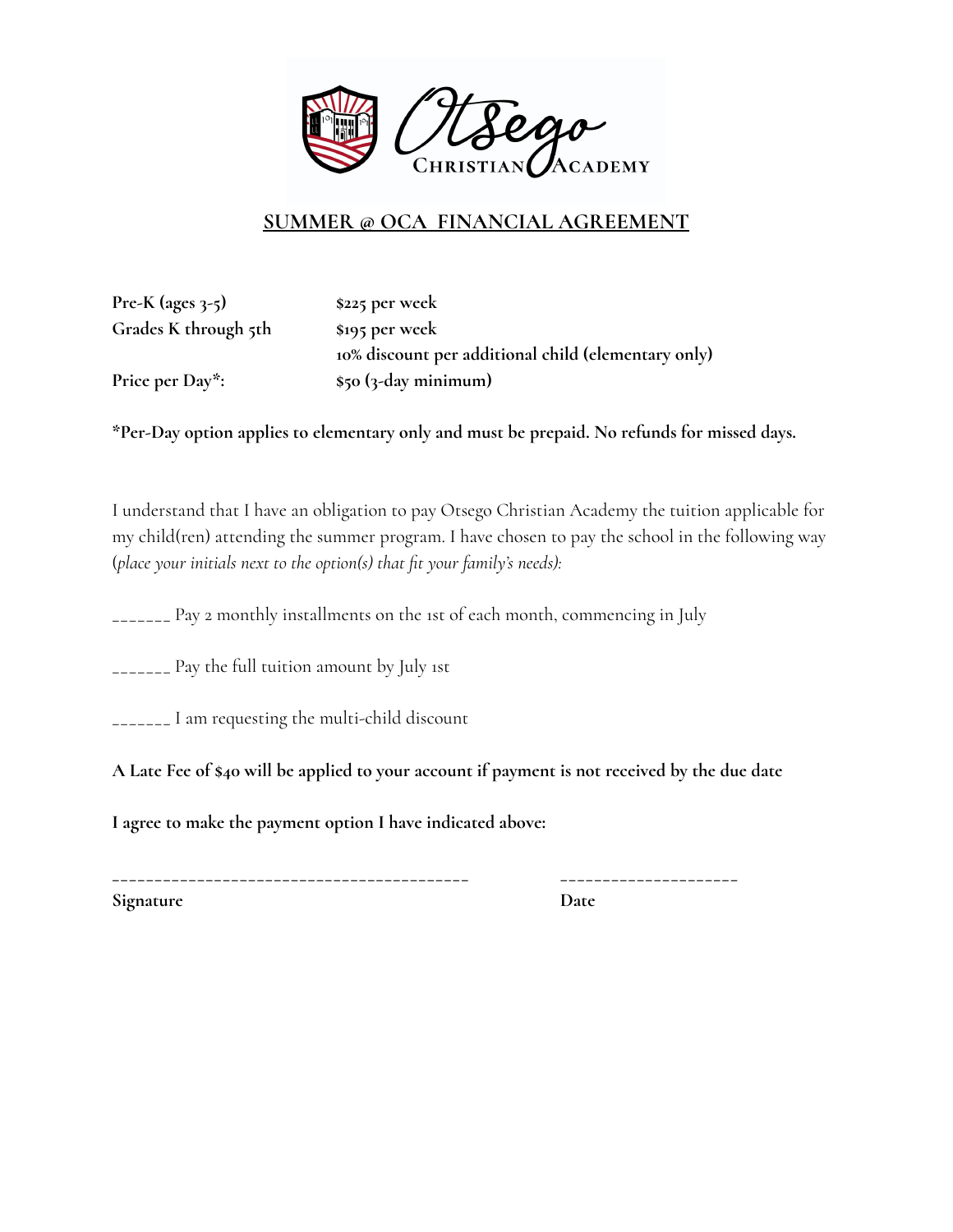

# **SUMMER @ OCA SCHEDULE**

**Weeks enrolling. Check all that apply:**

| July 11th-July 15   | August 1st-August 5th   |  |
|---------------------|-------------------------|--|
| July 18th-July 22nd | August 8th-August 12th  |  |
| July 25th-July 29th | August 15th-August 19th |  |

|                      | Monday | Tuesday | Wednesday | Thursday | Friday |
|----------------------|--------|---------|-----------|----------|--------|
| <b>Arrival Time:</b> |        |         |           |          |        |
| Pick-up Time:        |        |         |           |          |        |

**\*hours of operation: Monday-Friday 7:30am to 5:30pm**